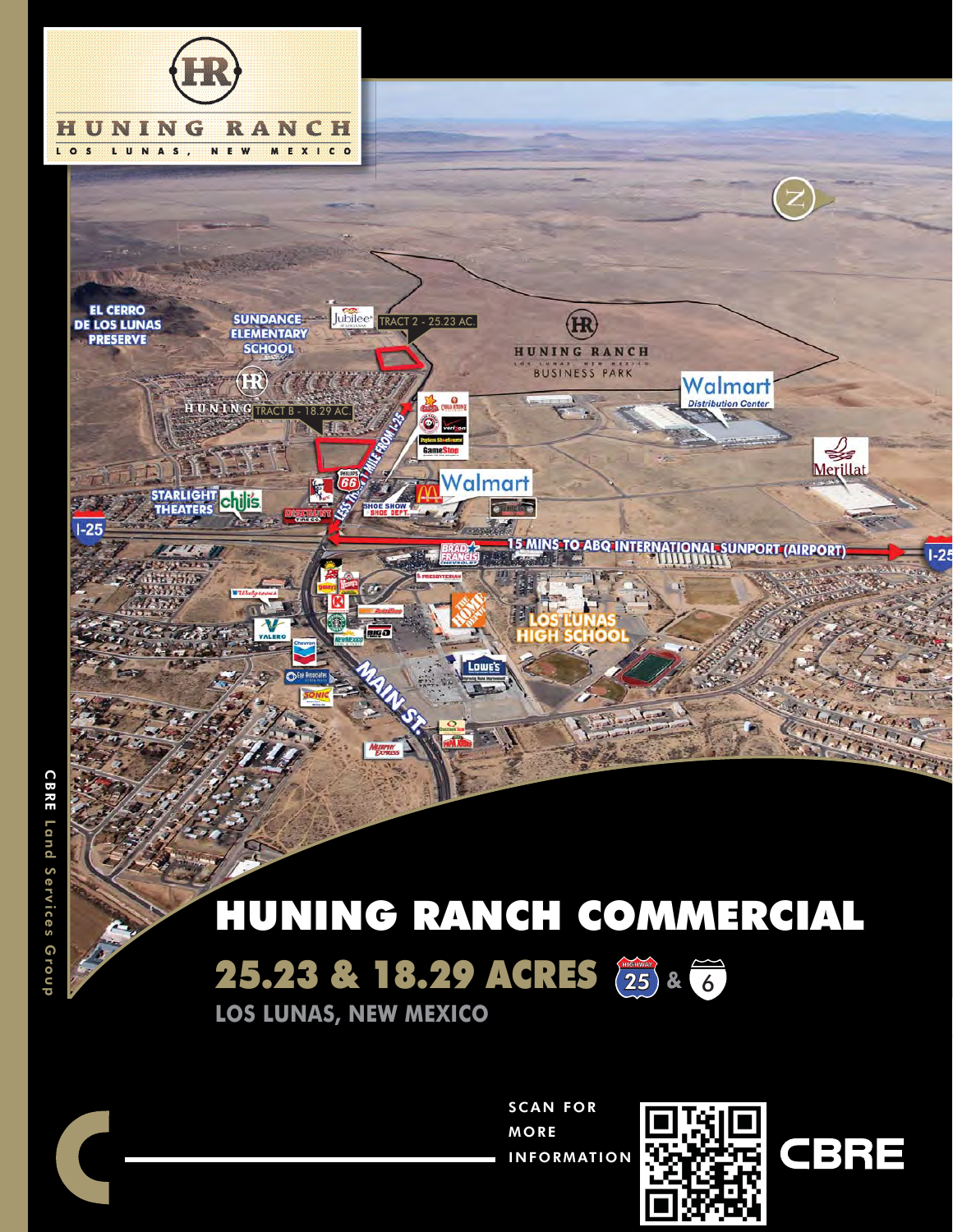# HUNING RANCH MASTER PLAN

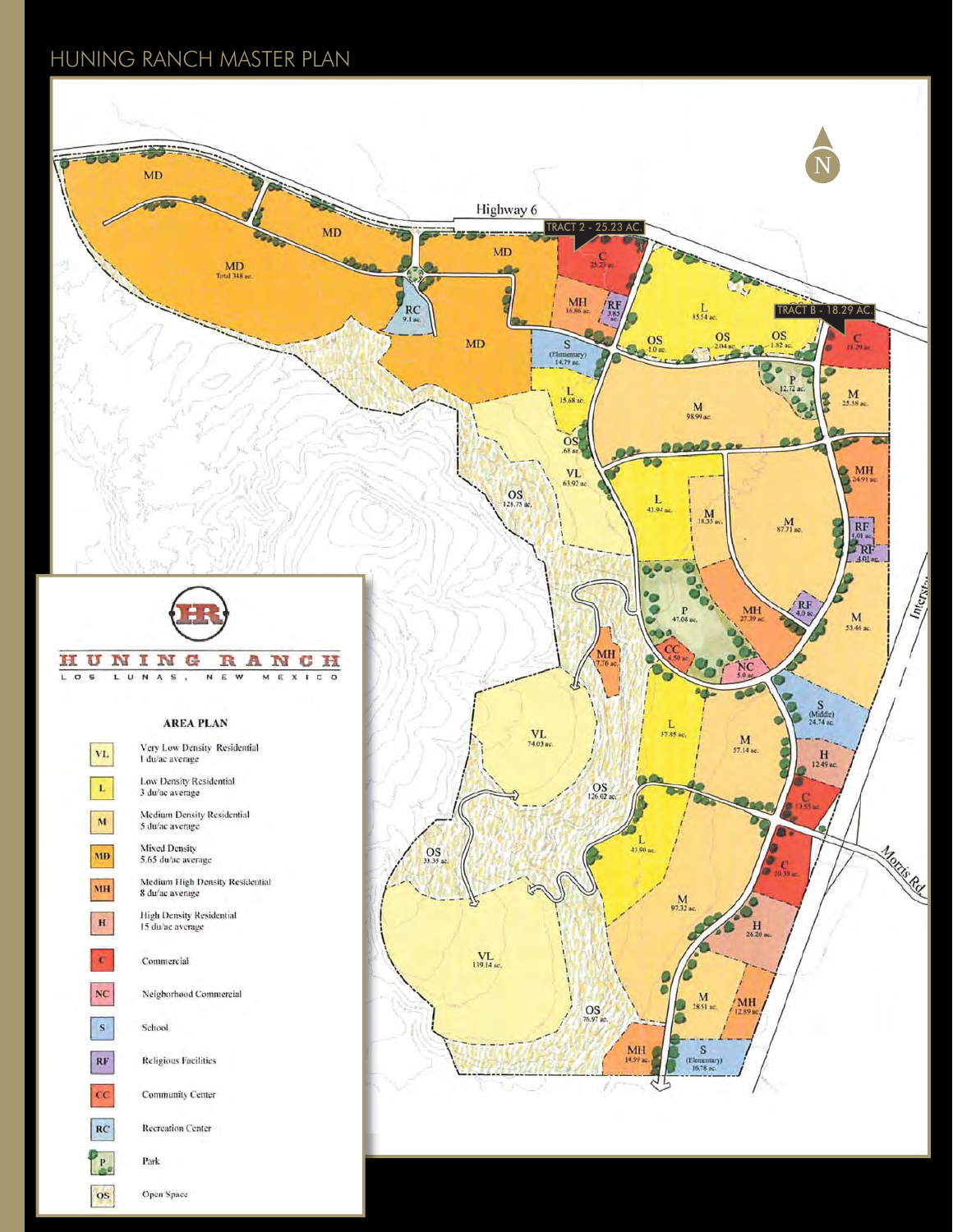# PLAT TRACT 2 - 25.23 AC. & TRACT B - 18.29 AC.



#### CBRE CONTACTS:

## LAND SERVICE GROUP

- Land Expertise :: Mike Schiffer
- First Vice President 505.837.4913 michael.schiffer@cbre.com

:: Trevor Hatchell First Vice President 505.837.4922 trevor.hatchell@cbre.com

:: Amanda Velarde Specialist, Client Services 505.837.4920 amanda.velarde@cbre.com

## ALBUQUERQUE

CBRE, Inc. 6100 Uptown Blvd. NE, Suite 300, Albuquerque, NM 87110 www.cbre.com/abq

#### FOR SALE **COMMERCIAL**

| SIZE:            | 25.23 & 18.29 Acres owner will<br>consider subdividing                         |  |  |
|------------------|--------------------------------------------------------------------------------|--|--|
| <b>PRICE:</b>    | See Listing Broker                                                             |  |  |
| <b>LOCATION:</b> | 1-25/ HWY 6, Los Lunas, New Mexico                                             |  |  |
| <b>ZONING:</b>   | Commercial (Village of Los Lunas)                                              |  |  |
| <b>FEATURES:</b> | Located at entrances of Huning Ranch, a Master<br><b>Planned Community</b>     |  |  |
|                  | Los Lunas is, one of New Mexico's growing<br>communities                       |  |  |
|                  | Excellent access and visibility from HWY 6 and I-25                            |  |  |
|                  | All Utilities available. Water & Sewer provided by<br>the Village of Los Lunas |  |  |

Only 15 minutes south of Albuquerque on I-25